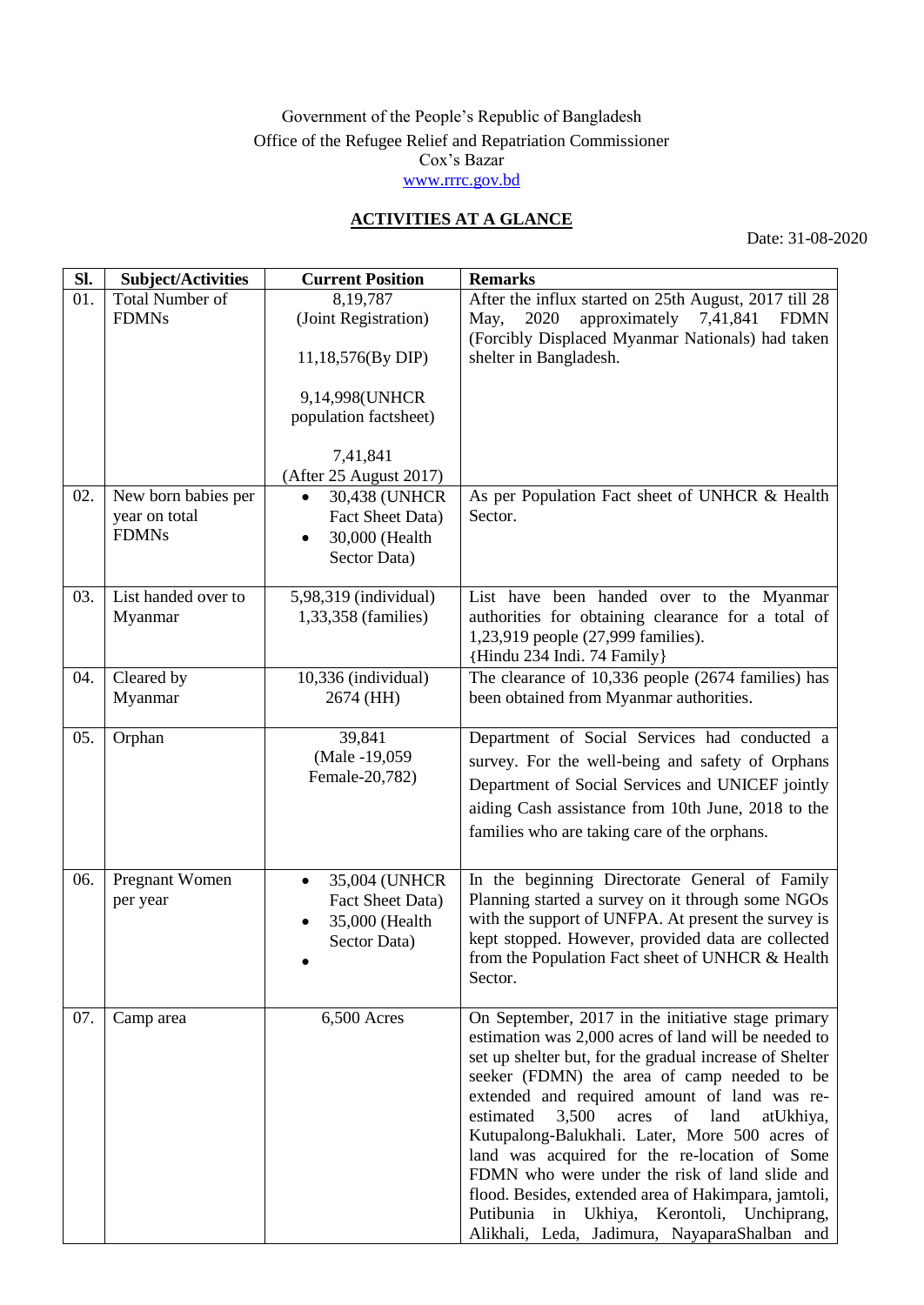|     |                                               |                                                                                                                 | Shamlapur in Teknaf has been brought under the<br>camp management system. The area used for the<br>new camps is about 6,500 acres.                                                                                                                                                                                                                                                                                                                                                                                                                                                                                                                                                                                                                                                                                                                                                                                                                                                                                                                                                                                                                                                                                                                                                                                        |
|-----|-----------------------------------------------|-----------------------------------------------------------------------------------------------------------------|---------------------------------------------------------------------------------------------------------------------------------------------------------------------------------------------------------------------------------------------------------------------------------------------------------------------------------------------------------------------------------------------------------------------------------------------------------------------------------------------------------------------------------------------------------------------------------------------------------------------------------------------------------------------------------------------------------------------------------------------------------------------------------------------------------------------------------------------------------------------------------------------------------------------------------------------------------------------------------------------------------------------------------------------------------------------------------------------------------------------------------------------------------------------------------------------------------------------------------------------------------------------------------------------------------------------------|
| 08. | Camp                                          | 34                                                                                                              | administrative<br>To<br>the<br>ease<br>management<br>Kutupalong-Balukhali new camp area has been<br>subdivided into<br>22 new camps. Besides,<br>Hakimpara, jamtoli, Putibunia in Ukhiya, Kerontoli,<br>Unchiprang,<br>Alikhali,<br>Leda,<br>Jadimura,<br>NayaparaShalban and Shamlapur in Teknaf<br>are<br>each designated as separate camps. As a result the<br>number of total camps becomes 32. Officers posted<br>by Ministry of Public Administration are assigned<br>for administrative management of the camps.                                                                                                                                                                                                                                                                                                                                                                                                                                                                                                                                                                                                                                                                                                                                                                                                   |
| 09. | CIC office                                    | 28                                                                                                              | BRAC has Constructed 28 CiC offices financed by<br>UNHCR.                                                                                                                                                                                                                                                                                                                                                                                                                                                                                                                                                                                                                                                                                                                                                                                                                                                                                                                                                                                                                                                                                                                                                                                                                                                                 |
| 10. | <b>Temporary Shelter</b><br>Mid-term shelter  | 2,05,958<br>6,649                                                                                               | Primarily the target was to build 84,000 temporary<br>shelters. As later the influx of FDMN continued and<br>meanwhile the number of newly entered shelter<br>seeking family rose to more than 2,00,000 so that                                                                                                                                                                                                                                                                                                                                                                                                                                                                                                                                                                                                                                                                                                                                                                                                                                                                                                                                                                                                                                                                                                           |
|     |                                               |                                                                                                                 | the number of shelters had to be increased.                                                                                                                                                                                                                                                                                                                                                                                                                                                                                                                                                                                                                                                                                                                                                                                                                                                                                                                                                                                                                                                                                                                                                                                                                                                                               |
| 11. | Providing food<br>assistance<br>(April, 2020) | WFP 8,58,401<br>(General Food<br>Distribution-1,73,840<br>Through E-Voucher-<br>6,84,561)<br><b>ICRC 44,070</b> | (a) Monthly 30kg. rice, 9kg, pulse and 3 litres of<br>for<br>vegetable<br>oil<br>$1 - 3$<br>persons<br>in<br>each<br>family(16,978HH), Monthly 60kg. rice, 18kg, pulse<br>and 6 litres of vegetable oil for 4-7 persons in each<br>family(20,423HH), monthly 90kg. rice, 27kg pulse<br>and 9 litres vegetable oil for 8-10 persons in each<br>family $(3,918HH)$ and 120kg rice, 36 kg pulse and<br>12 litres of vegetable oil for $11+$ persons per family<br>(250HH) are being provided under general food<br>distribution program by WFP.<br>(b) Beneficiaries can collect their chosen food items<br>out of 10 items from 16 outlets under e-voucher<br>scheme. On this account monthly 976.05 taka has<br>been allotted for each person that is equal to 2100<br>kilo calories each person daily.<br>(c) ICRC provides food to 44070 numbers of 8614<br>families at camp 21 and camp 22. Per month 25kg.<br>Rice 4kg. Pulses, 2.5kg. Chickpeas, 2kg. Sugar,<br>0.5kg. Salt and 3ltr. Edible oil for 1-2persons in<br>each family; 50kg. Rice, 80kg.pulses,<br>5kg.<br>Chickpeas, 4kg. sugar, 6ltr, edible oil and 1kg. salt<br>for 3-7 persons in each family; 100kg. rice, 16kg.<br>pulses, 10 kg. chickpeas, 8kg. sugar, 2kg. salt and<br>12ltr. edible oil for 8&8+ persons in each family are<br>being supplied. |
| 12. | Tube wells                                    | 8,925                                                                                                           | (a) $6,007$ shallow tube wells, $3,632$ deep tube wells<br>and 11 wells have been set at all the camps till now.<br>Among them 246 shallow tube wells have been<br>decommissioned already. At present, no shallow<br>tube well is not allowed to set in the camps.<br>(b) To supply water to 30,000 people, an immense<br>submersible water facility of 1,400ft deep at camp                                                                                                                                                                                                                                                                                                                                                                                                                                                                                                                                                                                                                                                                                                                                                                                                                                                                                                                                              |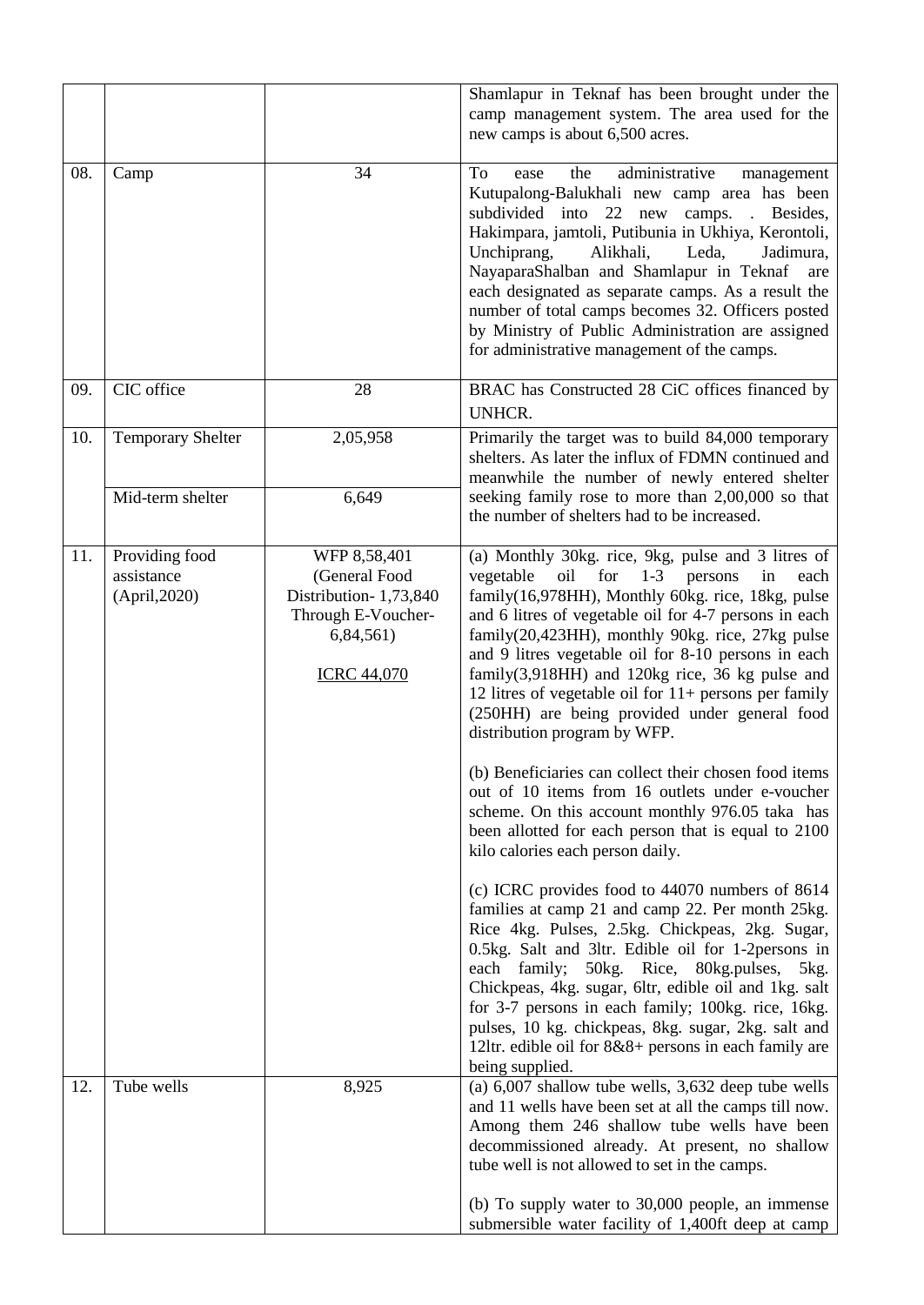|     |                                     |                                                                                                                                                                                                    | 12 of Kutupalong-Balukhali new camp area in<br>Ukhiya is about to end by joint initiative of JICA<br>and IOM.                                                                                                                                                                                                                                                                                                                                                                                                                                                                                                                                                                                                                                                                                                                                                                                                                    |
|-----|-------------------------------------|----------------------------------------------------------------------------------------------------------------------------------------------------------------------------------------------------|----------------------------------------------------------------------------------------------------------------------------------------------------------------------------------------------------------------------------------------------------------------------------------------------------------------------------------------------------------------------------------------------------------------------------------------------------------------------------------------------------------------------------------------------------------------------------------------------------------------------------------------------------------------------------------------------------------------------------------------------------------------------------------------------------------------------------------------------------------------------------------------------------------------------------------|
| 13. | Latrines                            | 57,363                                                                                                                                                                                             | (a) 8,694 latrines have been out of order which were<br>A plan in process to<br>earlier.<br>replace<br>set<br>decommissioned latrines and to set new latrines if<br>necessary. Meanwhile, 11,500 latrines has been set<br>at Kutupalong-Balukhali new camp area in Ukhiya<br>through AFD by co-operation of UNICEF.<br>(b) Fecal sludge management initiatives of small<br>and middle scale have been granted for continuing<br>the usability of those latrines. In the meantime, A<br>fecal sludge treatment (FST) having the ability to<br>manage the garbage of 1,50,000 persons has been<br>set by OXFAM funded by UNHCR at camp 4(ext.)<br>in Kutupalong.                                                                                                                                                                                                                                                                   |
| 14. | <b>Bathing Cubicles</b>             | 18,522                                                                                                                                                                                             | Till now, 18,522 bathrooms have been set at camp<br>area.                                                                                                                                                                                                                                                                                                                                                                                                                                                                                                                                                                                                                                                                                                                                                                                                                                                                        |
| 15. | <b>Road Construction</b>            | 34.6 km                                                                                                                                                                                            | (a) 12.33km. of 14 roads under implementation by<br>LGED has been completed.<br>(b) A 10km. long main road under construction by<br>AFD funded by UNHCR has been completed. 3 box<br>culvert and 9 pipe culvert have been constructed<br>jointly by IOM and UUNHCR.<br>(c) The construction of 6.4km. HBB road of (05)five<br>access road has been constructed by IOM.                                                                                                                                                                                                                                                                                                                                                                                                                                                                                                                                                           |
| 16. | Health and medical<br>services      | $\overline{HP}$ :104<br>PHC:35<br>Field hospital:5<br>DTC:5<br>PHC and field hospital<br>remain open 24/7<br>COVID-19 Hospital-12<br>Sample Collection<br>Centres: Survey is not<br>completed yet. | (a) A total of five $(05)$ field hospitals and $162$<br>primary health care centers at the camps and within<br>area have been set. Among them 33 hospitals/health<br>care centers are serving 24 hours.<br>(b) A total of 963 IPD beds at those hospitals/health<br>care centers have been commenced.<br>(c) Competency of Cox's Bazar Sadar Hospital and<br>Upazilla Hospitals has been escalated.<br>(d) Department of Family Planning is providing<br>family planning facilities and health facilities to<br>mothers and children through 12 centers.<br>(e) Efficiency has been boosted up of present health<br>care centers (incl. 35 bed Cholera hospital) operated<br>by MSF and RHU.<br>(f) At present, 124 Government<br>Non-<br>and<br>Government organizations are providing<br>their<br>service to all the camps.<br>(g) COVID-19 related more information will be<br>available in section 29 $&$ 30 in this report. |
| 17. | Excavation of canal<br>in camp area | 30 km                                                                                                                                                                                              | This task was implemented jointly by UNHCR,<br>IOM, WFP. The engineering works were done by<br>Site Management Engineering Project (SMEP). 20<br>km excavation has been done in camp area and<br>another 10 km in the adjacent area.                                                                                                                                                                                                                                                                                                                                                                                                                                                                                                                                                                                                                                                                                             |
| 18. | Preparedness for<br>Disaster        | Relocating the people<br>residing in risk-prone for<br>landslide, cyclone & hill<br>slide.                                                                                                         | a) Potential landslide areas are demarked jointly by<br>Dhaka University and Asian Disaster Preparedness<br>Centre (ADPC) funded by UNHCR.<br>b) Cyclone Preparedness Program (CPP) has been<br>included in the working group comprised of<br>different organizations including IOM and UNHCR.                                                                                                                                                                                                                                                                                                                                                                                                                                                                                                                                                                                                                                   |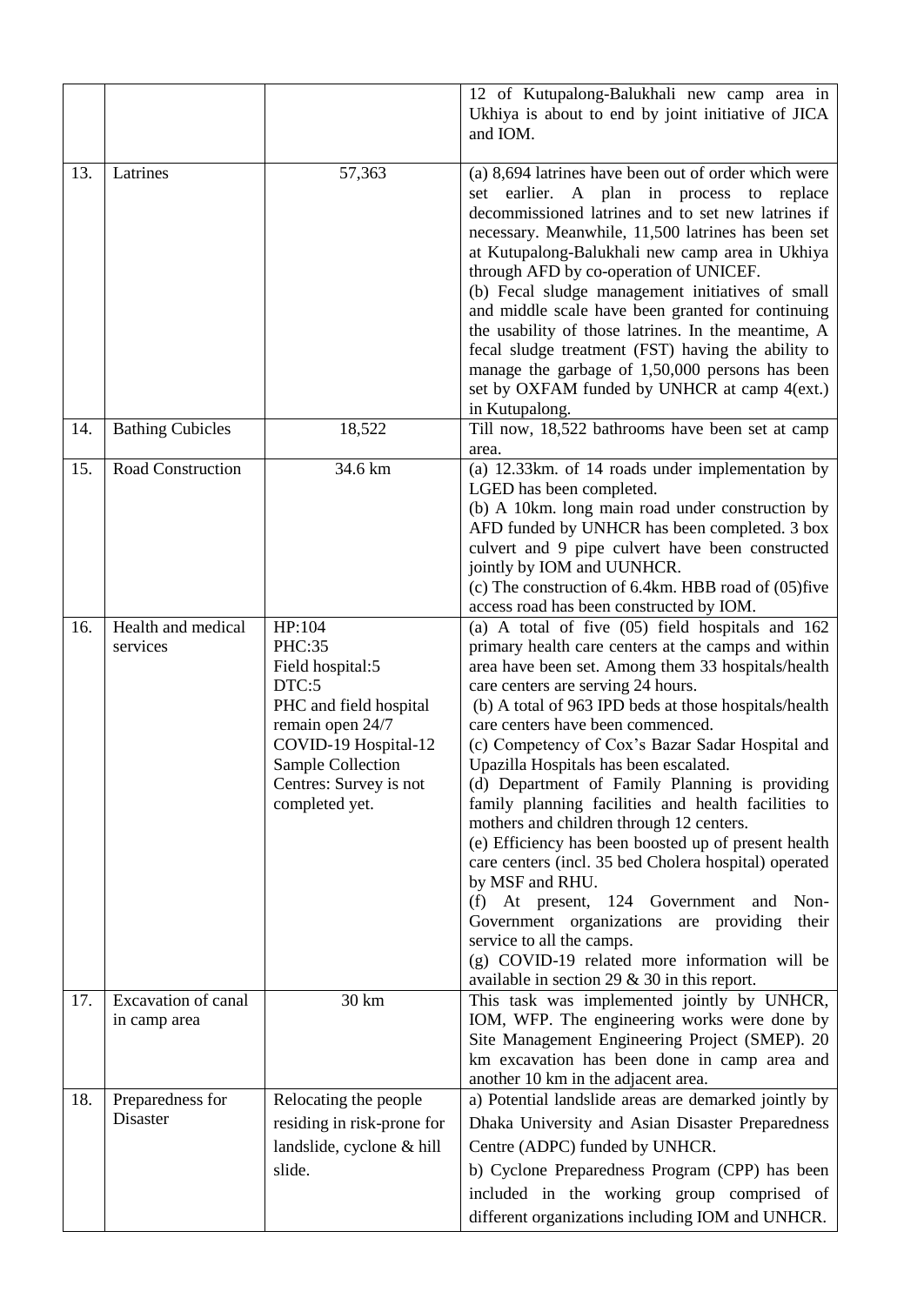|     |                            |                                                   | c) All temporary shelters are strengthened with          |
|-----|----------------------------|---------------------------------------------------|----------------------------------------------------------|
|     |                            |                                                   | transitional shelter equipment for the preparedness      |
|     |                            |                                                   | of cyclone.                                              |
|     |                            |                                                   | d) To date a total of $48,646$ individuals from $11,097$ |
|     |                            |                                                   | families have been relocated from camps -                |
|     |                            |                                                   | $1,3,4,5,7,8,9,10,12,14,15,16$ and 18 to camps -         |
|     |                            |                                                   | 4, 5, 6, 13, 14, 15, 16, 17, 18 and 20.                  |
| 19. | Measures taken to          | 12 Deaths of elephant                             | As the track and terrain for wild elephants has          |
|     | protect from wild          | attack                                            | shrunk, there have been 12 deaths of attack by wild      |
|     |                            |                                                   |                                                          |
|     | elephants                  |                                                   | elephants so far in the new camp area of                 |
|     |                            |                                                   | Kutupalong- Balukhali. To prevent these sort of          |
|     |                            |                                                   | incidents in future IUCN (International Union for        |
|     |                            |                                                   | Conservation of Nature) is working on demarking          |
|     |                            |                                                   | the track for elephant movement with funding from        |
|     |                            |                                                   | UNHCR. In addition, besides, 50 ERTs (Elephant           |
|     |                            |                                                   | Response Team) have been formed to prevent               |
|     |                            |                                                   | attacks (of) by elephants.                               |
|     |                            |                                                   |                                                          |
| 20. | Conservation of            | Depletion of forest due to                        | a) So far $1,92,547$ Rohinga families and $20,053$       |
|     | Environment and            | the lack of alternate fuel                        | Host families have been given LPG and are                |
|     | Forest                     |                                                   | receiving refills. 25% of the LPG is allocated to host   |
|     |                            |                                                   | families. LPGs are supplied by UNHCR, IOM,               |
|     |                            |                                                   | WFP, ICRC, IFRC, Karitas, FAQ, and FIVDB.                |
|     |                            |                                                   | b) Under tree plantation activities different NGOs       |
|     |                            |                                                   | have planted a total of 2,04,300 plants in the last      |
|     |                            |                                                   | rainy season. This year the target is 5 lakhs and the    |
|     |                            |                                                   | activities started on 26/6/19.                           |
|     |                            |                                                   |                                                          |
| 21. | Education                  | Informal education                                | According to international organizations, 5 lakhs 30     |
|     |                            | activities                                        | thousand children require education. The combined        |
|     |                            |                                                   | number of various learning facilities are currently      |
|     |                            |                                                   | 5,495. A total of 9,727 teachers are trained. In these   |
|     |                            |                                                   | learning facilities 314,926 Rohingya students are        |
|     |                            |                                                   | being given informal education in English and            |
|     |                            |                                                   | Myanmar language.                                        |
|     |                            |                                                   |                                                          |
| 22. | Nutrition                  | Protection against threat                         | 1,36,882<br>children<br>provided<br>blanket<br>were      |
|     |                            | of nutritional deficiency                         | supplementary feeding and 83,145 women other             |
|     |                            |                                                   | nutrition services.                                      |
| 23. | Repatriation<br>activities | Construction<br>of<br>repatriation infrastructure | Construction of infrastructure: Two repatriation         |
|     |                            |                                                   | centers have been constructed in Kerantoli of            |
|     |                            |                                                   | Teknaf Upazila of Cox's Bazar district and               |
|     |                            |                                                   | Ghumdhum of Naikkhongchori Upazila, opposite to          |
|     |                            |                                                   | Ukhiya TB center.                                        |
| 24. | Joint Registration         | Completed on                                      | b) Joint Verification exercise: This exercise of         |
|     |                            | 23-12-2019                                        | collecting data of FDMNs according to the agreed         |
|     |                            |                                                   | form started on $24/06/18$ and ended at $23/12/2019$ .   |
|     |                            |                                                   | Registration of 8,19,787 individuals from 1,79,590       |
|     |                            |                                                   | families.                                                |